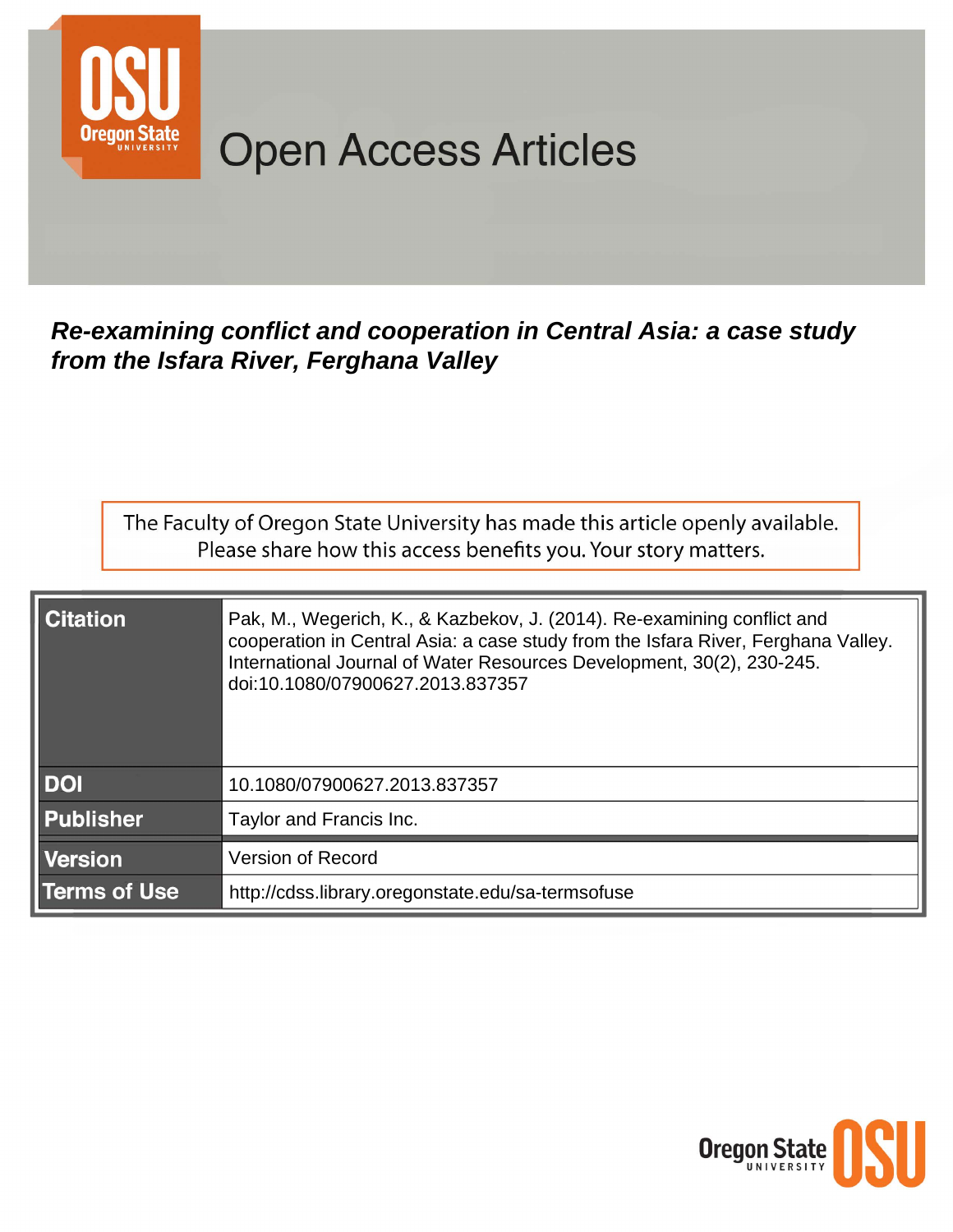

## Re-examining conflict and cooperation in Central Asia: a case study from the Isfara River, Ferghana Valley

M[a](#page-1-0)riya Pak<sup>a</sup>, Kai Wegerich<sup>[b](#page-1-0)</sup>[\\*](#page-1-1) and Jusipbek Kazbekov<sup>b</sup>

<span id="page-1-0"></span><sup>a</sup>College of Earth, Ocean, and Atmospheric Sciences, Oregon State University, Corvallis, OR, USA; <sup>b</sup>International Water Management Institute, Central Asia Office, Tashkent, Uzbekistan

(Received 7 February 2013; accepted 4 July 2013)

While conflict and cooperation in Central Asia are mainly focused on the larger basins (Amu and Syr Darya) and the implementation of the agreement reached directly after independence (1991), here an analysis of the history of water-sharing agreements in the Isfara Basin is presented. The paper reveals that there have been fierce negotiations and renegotiations even during the Soviet Union period between the Central Asian riparian republics; agreement was reached mainly though engineering solutions that brought more water to the basin. The paper highlights that although water-sharing agreements were reached early on, the technical capability of implementing these agreements was lacking. Similarly, even after independence, agreements had been reached but lack of water control hindered their implementation.

Keywords: small transboundary tributaries; conflict; cooperation; water management; Isfara River; Big Ferghana Canal; Ferghana Valley

#### Introduction

In the realm of conflict and cooperation, researchers often raise the issue of the potential for water conflict in Central Asia (Human Development Report, [2006](#page-14-0); Intelligence Community Assessment, [2012\)](#page-14-1). Others, however, state that there is a low probability of conflict, and there are precedents for both conflict and cooperation over water resources management in Central Asia (Sojamo, [2008\)](#page-15-0). Despite this ongoing debate, scientists talk mainly about the main stem rivers – the Amu Darya and Syr Darya. Recent case studies on conflict and cooperation in Central Asia (Sojamo, [2008](#page-15-0); Wegerich, [2004,](#page-15-1) [2008\)](#page-15-2) have utilized internationally discussed conflict-and-cooperation frameworks (Zeitoun & Mirumachi, [2008;](#page-16-0) Zeitoun & Warner, [2006\)](#page-16-1). Analysis of agreements in Central Asia focusing on cooperation in large, basin-wide agreements is also widely available (Rahaman, [2012\)](#page-15-3). However, no research has been undertaken on conflict and cooperation on small tributaries. Such research is needed to understand the relationship between conflict and cooperation on both small and large rivers in Central Asia.

This paper focuses on the Isfara River, a tributary of the Syr Darya, within the Ferghana Valley of Central Asia. The Isfara Basin is shared by Kyrgyzstan, Tajikistan and Uzbekistan. Different projects and water authorities in the riparian states reference different water-sharing agreements for their water allocations, and all of them claim that these agreements are still valid. A UNDP report [\(2011](#page-15-4)) makes reference to water-sharing principles of the mid-1950s; a GIZ ([2011\)](#page-14-2) report makes reference to a protocol of April 1980; the Tajik Sugd Province Water Management Department (WMD) makes reference

*q* 2013 The Author(s). Published by Taylor & Francis

<span id="page-1-1"></span><sup>\*</sup> Corresponding author. Email: [k.wegerich@cgiar.org](mailto:k.wegerich@cgiar.org)

This is an Open Access article. Non-commercial re-use, distribution, and reproduction in any medium, provided the original work is properly attributed, cited, and is not altered, transformed, or built upon in any way, is permitted. The moral rights of the named author(s) have been asserted.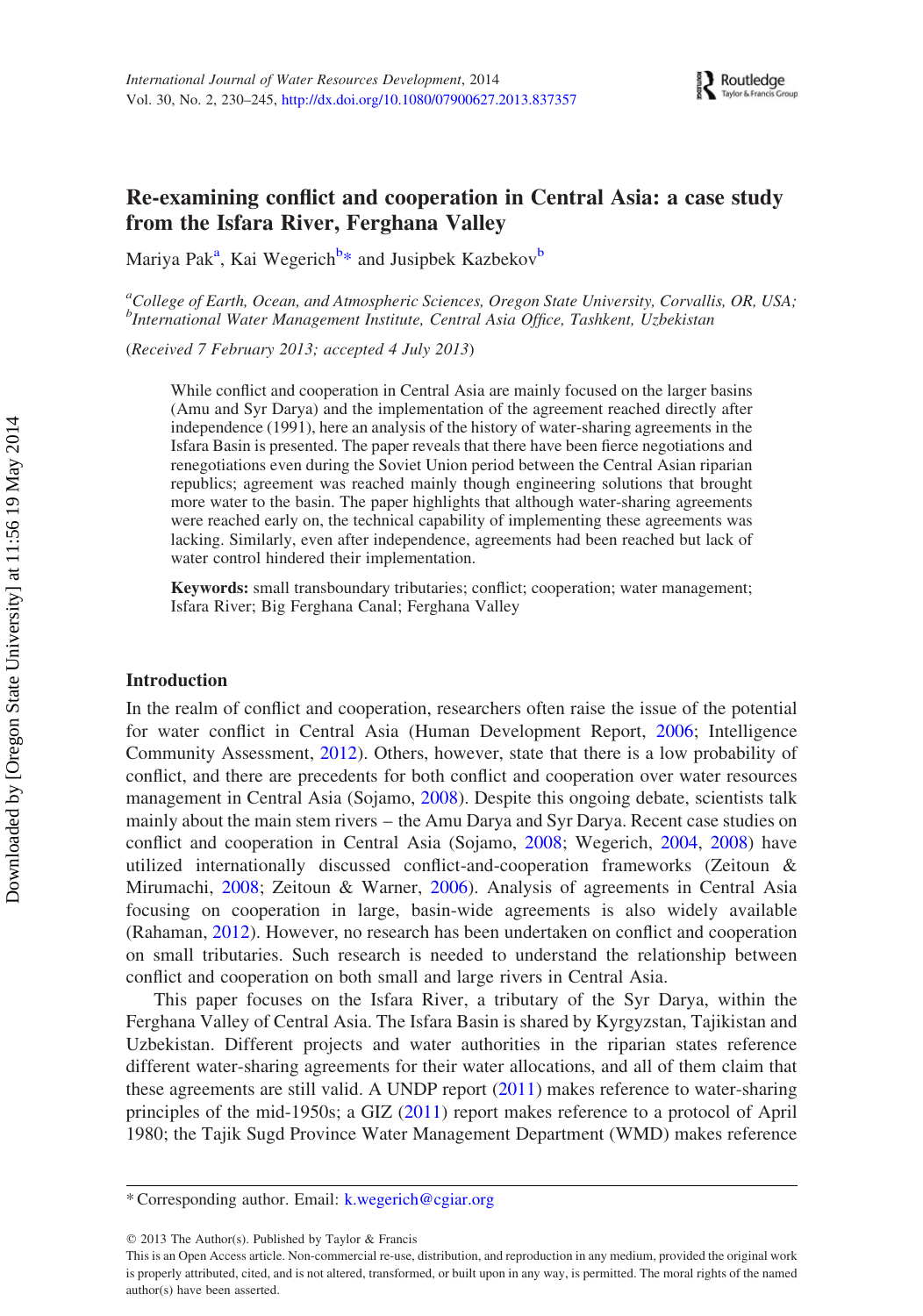to a sharing principle of 1982; and the Uzbek Ferghana Basin Irrigation System Authority makes reference to principles of June 1980. Hence, there seems to be a mismatch of what international and national organizations claim are the official riparian water allocations. Through the International Water Management Institute (IWMI) database on small transboundary tributaries in the Ferghana Valley it was possible to access all these agreements, protocols and statements on sharing the water resources of the Isfara. It appears that there have been rapid changes in water-allocation principles since the first agreement in 1946 ([Table 1](#page-2-0)).<sup>1</sup> While having a long history of agreements and constantly updated agreements on water sharing is a great sign of cooperation, it also raises questions as to what triggered the changes and whether and how the riparian states adapted.

The paper continues with a short framework section looking at different approaches to conflict and cooperation. The next section provides the background to the Ferghana Valley and the Isfara Basin. This is followed by a historical overview of the agreements as well as the causes and consequences of changes in the agreements from the former Soviet Union up to independence in 1991. The historical overview is structured into three subsections: agreements under high uncertainty; getting more water to compensate for the new user; and from borderland cooperation to riparian exclusion. The last section concludes that early sharing agreements on the Isfara and the Big Ferghana Canal (BFC) were made without the technical ability to actually deliver the agreed water resources and that agreements on the BFC did not take into consideration the BFC's dependence on the operation regime of Toktogul Reservoir in upstream Kyrgyzstan. In addition, the case study on Isfara reveals that Tajikistan has so far not been correctly seen as a downstream riparian that is dependent on Toktogul operations. Furthermore, by highlighting the costly compensations to downstream riparian states to facilitate irrigation expansion in the midstream riparian, Kyrgyzstan, the case study also puts into question the current focus on benefit sharing on the Syr Darya.

#### Framework

Water conflict and cooperation have been extensively studied, mainly from two different angles: large-scale evaluation of international water treaties and case studies on individual basins. Wolf, Nathanus, Danielson, Ward, and Pender ([1999\)](#page-16-2) identified 261 international basins. Wolf, Yoffe, and Giordano [\(2003](#page-16-3)) examined these international watersheds and contributed greatly to understanding conflict and cooperation on the global scale. Whereas large-scale document analysis reveals broad and general trends in international water management practices, the case-study approach provides very detailed analysis of a specific watershed. Case studies highlight the existence of both conflicts and cooperation (Alam, [2002](#page-14-3); Iyob, [2010;](#page-14-4) Wegerich, [2008](#page-15-2); Wolf & Newton, [2008](#page-16-4)). Zeitoun and Warner

<span id="page-2-0"></span>Table 1. June –September water allocations (average of 10-day periods) in protocols regarding Isfara River from 1946 to 1991.

| Republic   | 1946<br>protocol | 1958<br>protocol | April 1980<br>protocol | June 1980<br>protocol | 1982<br>protocol | 1991<br>protocol |
|------------|------------------|------------------|------------------------|-----------------------|------------------|------------------|
| Kyrgyzstan | 2%               | $2\%$            | 37%                    | 17%                   | 22%              | 33%              |
| Tajikistan | 50%              | 57%              | 55%                    | 48%                   | 40%              | 34%              |
| Uzbekistan | 48%              | 41%              | 8%                     | 35%                   | 38%              | 33%              |

Source: IWMI database.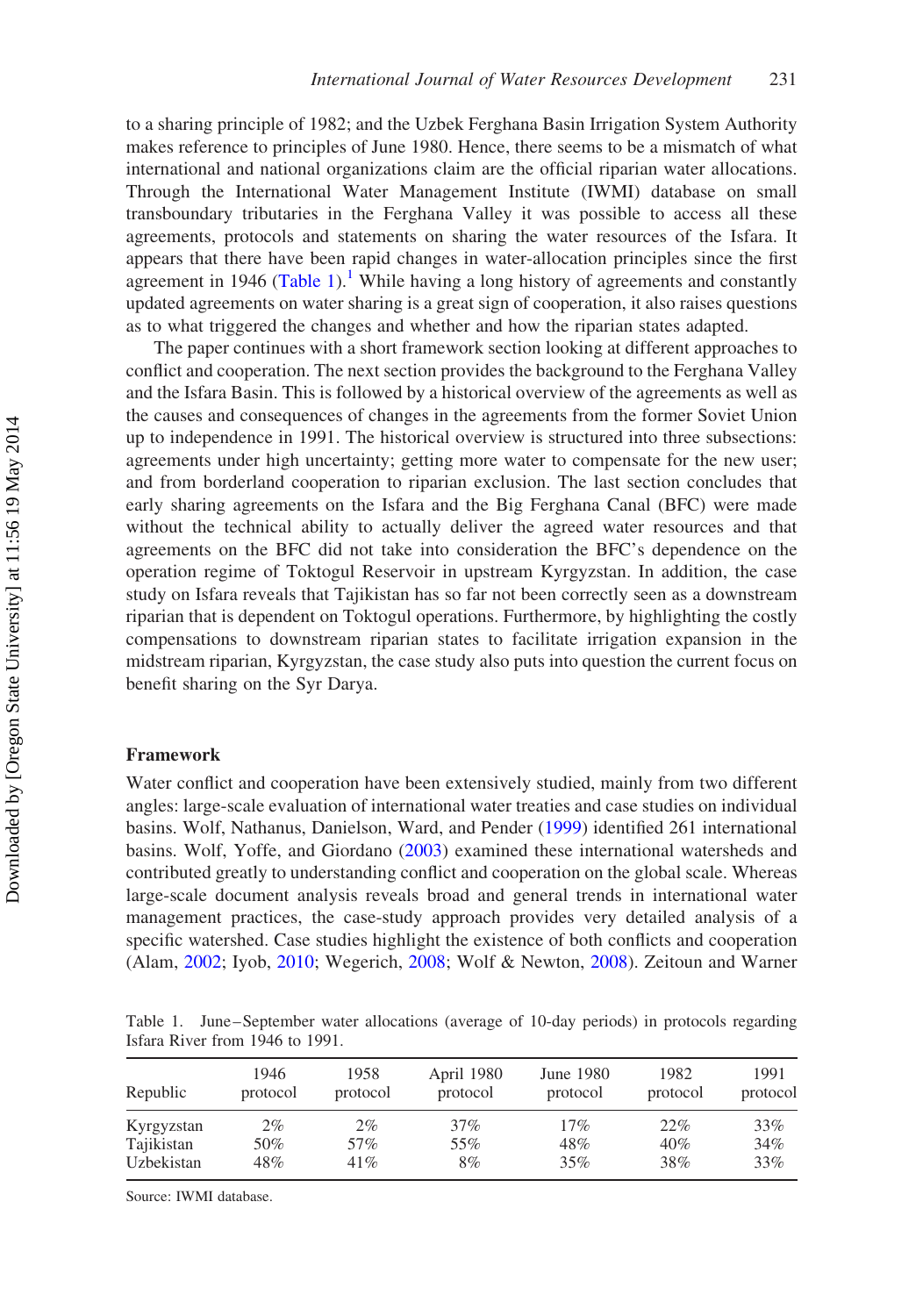([2006\)](#page-16-1) introduced the concept of hydro-hegemony. They reasoned that treaties can be the outcome of exertion of power and that a hegemonic state could use different strategies to gain water control. The hydro-hegemony concept envisions the possibility of conflict and cooperation coexisting.

Mirumachi and Allan ([2007\)](#page-14-5), building on the concept of hydro-hegemony, developed the Transboundary Freshwater Interaction NexuS (TWINS) framework to analyze water policy in a three-dimensional matrix of conflict intensity, cooperation intensity and robustness of political economy. According to them  $(2007, p. 9)$  $(2007, p. 9)$  $(2007, p. 9)$ , since the focus is on agreements alone, there is "incomplete information on negotiations"; hence the matrix provides approximations only. Mirumachi and Allan [\(2007](#page-14-5), p. 14) make reference to the "robustness of political economy" as a 3rd dimension and explain this dimension with "resource capture, resource sharing and resource alternatives". This seems to be an ambitious interpretation of Ohlsson and Turton ([1999,](#page-14-6) p. 3), who distinguish between "engineering efforts (more water), end-use efficiency (more use per drop) and allocative efficiency (more value per drop)", which supposedly could explain the resource basis of the brokered agreement.

These different approaches have one thing in common: they focus on national solutions. Recently, Wegerich, Kazbekov, Kabilov and Mukhamedova [\(2012a\)](#page-15-5), utilizing the concept of border communities, showed that cooperation at the intermediate level, between border communities and water management organizations, continues, even though on the national levels there is a lack of cooperation. In addition, looking at agreements only implies an underlying assumption that what has been agreed upon is technically implementable. Although this has already been contested for the local level, pointing to appropriateness and the ability of technology to control water resources and the interaction between the technology at the outlet and system levels affecting water rights and water markets ([Kazbekov, Wegerich, & Musayev, forthcoming;](#page-14-7) Wegerich, [2010](#page-15-6)), this debate is rarely extended to the national transboundary setting.

#### Geographical setting of the Ferghana Valley and the case-study area

The Ferghana Valley is located within Central Asia. It is shared between Kyrgyzstan, Tajikistan and Uzbekistan, with Uzbekistan mainly in the valley and Kyrgyzstan and Tajikistan on the mountain slopes. The Ferghana Valley is in the south-western part of the Tien-Shan mountain range. This range is the main source of all rivers in Central Asia. The Syr Darya River is formed at the confluence of the Naryn and Karadarya Rivers in Uzbekistan. These two rivers originate in mountainous Kyrgyzstan. Similar to these two main tributaries, more than 30 small mountain rivers are transboundary tributaries to the Syr Darya, most of them within the Ferghana Valley ([Figure 1](#page-4-0)). Overall, the small transboundary tributaries in the Ferghana Valley contribute  $7.8 \text{ km}^3$  per year to the flow of the Syr Darya, whose total flow is  $37 \text{ km}^3$  per year.

The Isfara (average annual flow  $0.4 \text{ km}^3$ ) is one of these small transboundary tributaries, located on the western slope of the valley [\(Figure 2](#page-5-0)). The Isfara is shared between Kyrgyzstan, Tajikistan and Uzbekistan. Its formation zone is located in Kyrgyzstan. On its way towards the Syr Darya, the Isfara River passes through a Tajik enclave, Vorukh, before re-entering Kyrgyz territory (Batken District). Tangi Vorukh is located within the Vorukh enclave (part of Tajikistan within Kyrgyzstan). Constructed in 1909, strengthened with concrete in 1956 and partly renovated in 1980, it is the main metering station for water allocation within the basin. After the Vorukh enclave in Batken District, the area in direct proximity to the river is disputed between Tajikistan and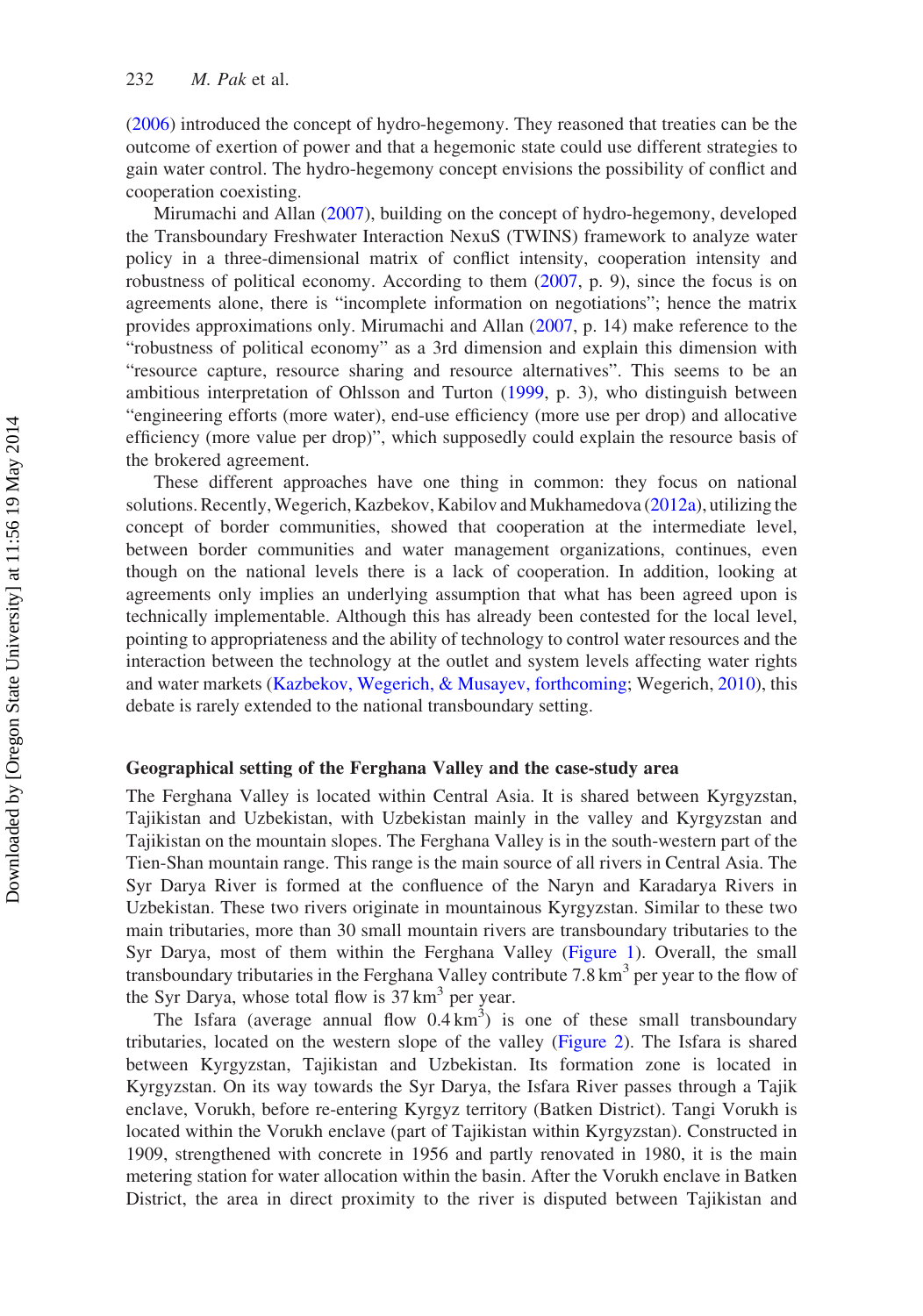<span id="page-4-0"></span>

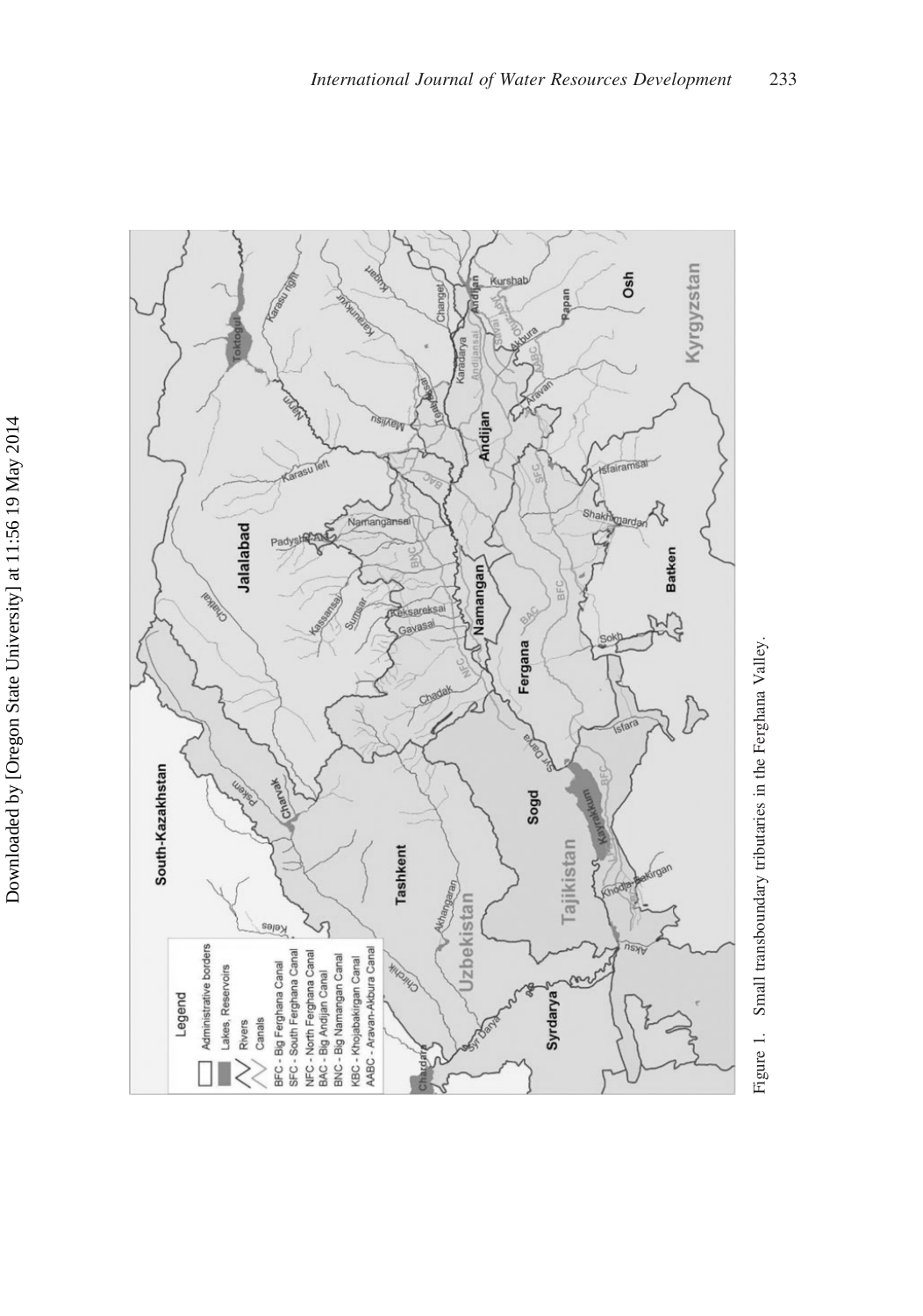<span id="page-5-0"></span>

Figure 2. The Isfara River Basin.

Kyrgyzstan. After Batken District, the river re-enters Tajikistan (Isfara District). Directly at the boundary, the main flow (during the non-vegetation season: October to March) of the Isfara is diverted into the Tortgul Reservoir (constructed in 1971, began operation 1975), located in Kyrgyzstan. Here, the exact boundary demarcation is contested between the states. The Tortgul Reservoir has two outflow canals. One diverts water to Kyrgyzstan (Batken District), and the other diverts water back to the Isfara (during the early vegetation season: April to September) within the Isfara District to compensate for possible water shortages. The Isfara River continues within Isfara District until it reaches the Rovot water-control facility (constructed in 1910), located at the administrative boundary of two Tajik districts. The facility allocates water to Tajikistan (Kanibodom District) and Uzbekistan (Besharyk District). For these two districts, water is mainly diverted from the Isfara into the BFC, which flows through Uzbek as well as Tajik territory; however, some of the water is utilized before entering the BFC. The 270 km BFC (constructed 1939) diverts water from the Naryn and Karadarya Rivers. The main source of the BFC is the Naryn. This transboundary canal originally supplied 311,000 ha in the Kyrgyz SSR (Osh Province), Uzbek SSR (Andijan, Namangan and Ferghana Provinces) and Tajik SSR (then Leninabad Province, now Sugd Province) (Benjaminovich & Tersitskiy, [1975\)](#page-14-8). On its way, the BFC is fed from different transboundary tributaries (Wegerich, Kazbekov, Mukhamedova, & Musayev, [2012b\)](#page-16-5). The Isfara is the last tributary contributing to flow in the BFC, the implication being that some of the flow of the Isfara River will re-enter Tajikistan through the BFC channel.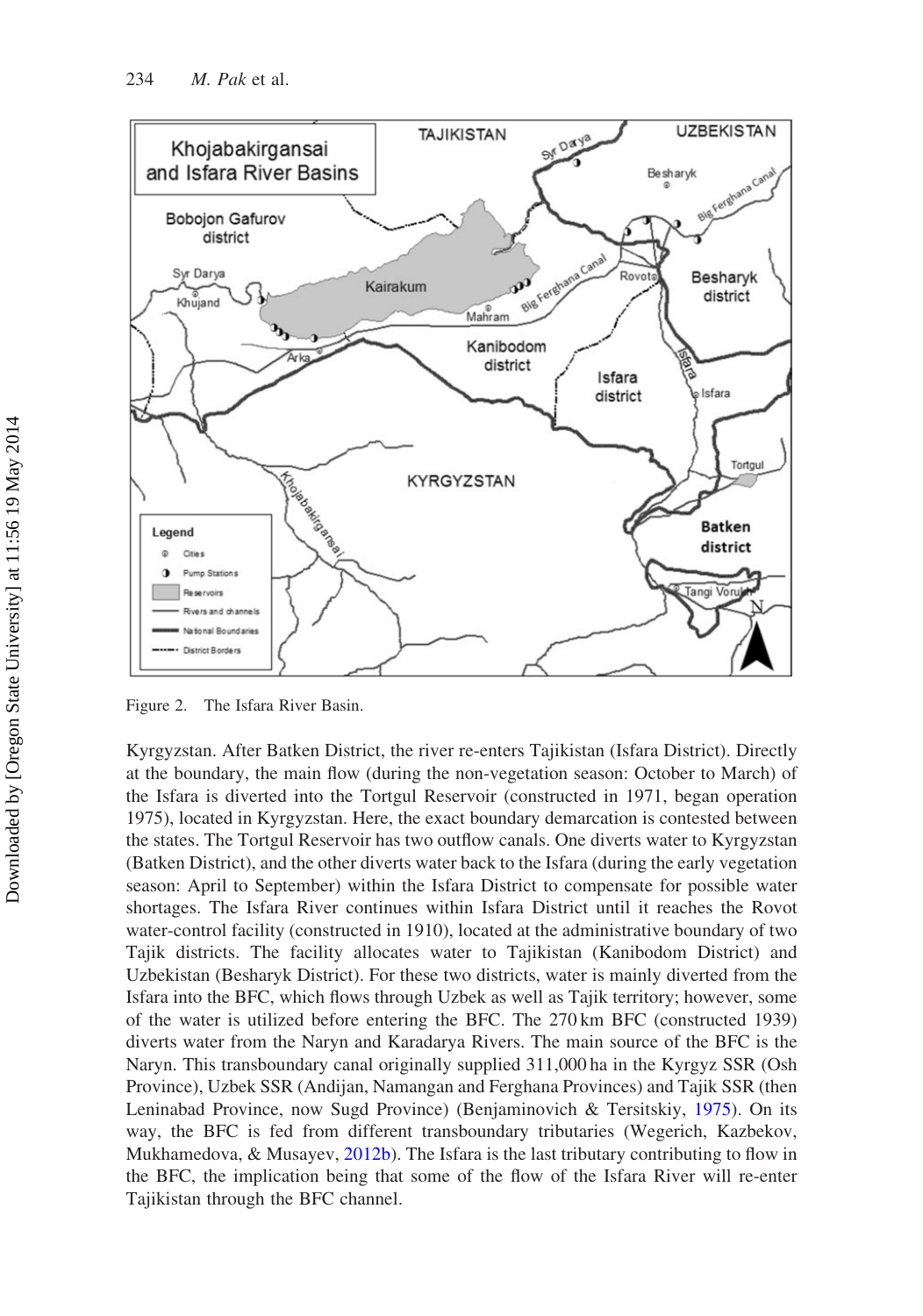### Historical development of the sharing agreement for the Isfara up to independence Agreements under high uncertainty

The first Isfara River water-allocation protocol dates from April 1946 (Protocol, [1946](#page-15-7)). The main emphasis within the protocol is on water sharing from April to June, when water is more scarce. However, the protocol also mentions that if it becomes necessary, water should be shared from July to September according to the allocation for the third decade (10 days) of June (which gives Uzbekistan a 49% share). According to this protocol, Isfara shares were allocated as follows: Kyrgyz SSR 2%; Tajik SSR 50%; Uzbek SSR 48% (June – September).

Between 1953 and 1962, the BFC went through major reconstruction, which increased the water intake in the upper Naryn section from 98 to  $150 \text{ m}^3$ /s, and increased constant flow from the BFC to Tajikistan from 8 to  $13 \text{ m}^3$ /s (Benjaminovich & Tersitskiy, [1975\)](#page-14-8). It should be noted that during this period the rivers were still uncontrolled, because major dams had not yet been constructed. The reason for the upgrade was the expansion of irrigated area within all parts of the Ferghana Valley. However, it is not clear whether the increase to the Tajik SSR through the BFC described by Benjaminovich and Tersitskiy ([1975\)](#page-14-8) actually materialized. A protocol of 1957 (Protocol, [1957](#page-15-8)) reveals that the water in the Isfara and the BFC was already contested, and that both downstream riparian states, the Tajik SSR and the Uzbek SRR, took water from either the BFC or the Isfara if the water allocation from one of these sources was not delivered from the other source as agreed. The Tajik SSR was to receive  $13 \text{ m}^3/\text{sec}$  from the BFC during the whole vegetation period (Protocol, [1957](#page-15-8)), and Uzbekistan was to receive water allocation from the Isfara according to the 1946 protocol.

Only one year later, a new protocol established water allocations in the Isfara for the whole vegetation period (Protocol, [1958](#page-15-9)). According to this protocol, Isfara shares were allocated as follows: Kyrgyz SSR 2%; Tajik SSR 57%; Uzbek SSR 41%. In the 1958 Protocol, reference is made to the June –September months of the vegetation season.

Although the first agreement on the Isfara Basin mentions only percentages, one has to remember that the Isfara River was at that time uncontrolled. In addition, although the expansion of BFC started at the end of the 1930s it is highly questionable whether during the time of the First World War, the Russian Civil War and Second World War data were always collected from Tangi Vorukh which could have been used for accurate predictions or even 10-day estimates. That the structure was strengthened in 1956 implies that it may have been damaged over the years or may not have been accurate. Furthermore, it is highly unlikely that at that time accurate water withdrawals at different points would have been possible to implement. In this respect, it is even more astonishing that after the reconstruction of the BFC, but without appropriate control on the main river and only some control on the canal, itself an agreement was reached which specified delivery in to  $m^3$ /s to the Tajik SSR.

Already in these early days, the situation of not being in control of the water resources either on the canal or on the Isfara River led to compensation mechanisms. Arguably, Uzbekistan was in a better situation, having access to two sources (the BFC and the Isfara). The increase in water allocation to the Tajik SSR from the Isfara appears to be directly linked to the inability of the Uzbek SSR to deliver the agreed limit of  $13 \text{ m}^3/\text{s}$  from the BFC. Arguably, the increased share of the Isfara for the Tajik SSR was based on the Uzbek SSR's getting more water from the BFC. It is not evident whether more water from the Isfara implied less water from the BFC for the Tajik SSR, that is whether a change in the priority of supply for irrigated areas took place – supplying the upstream Tajik SSR from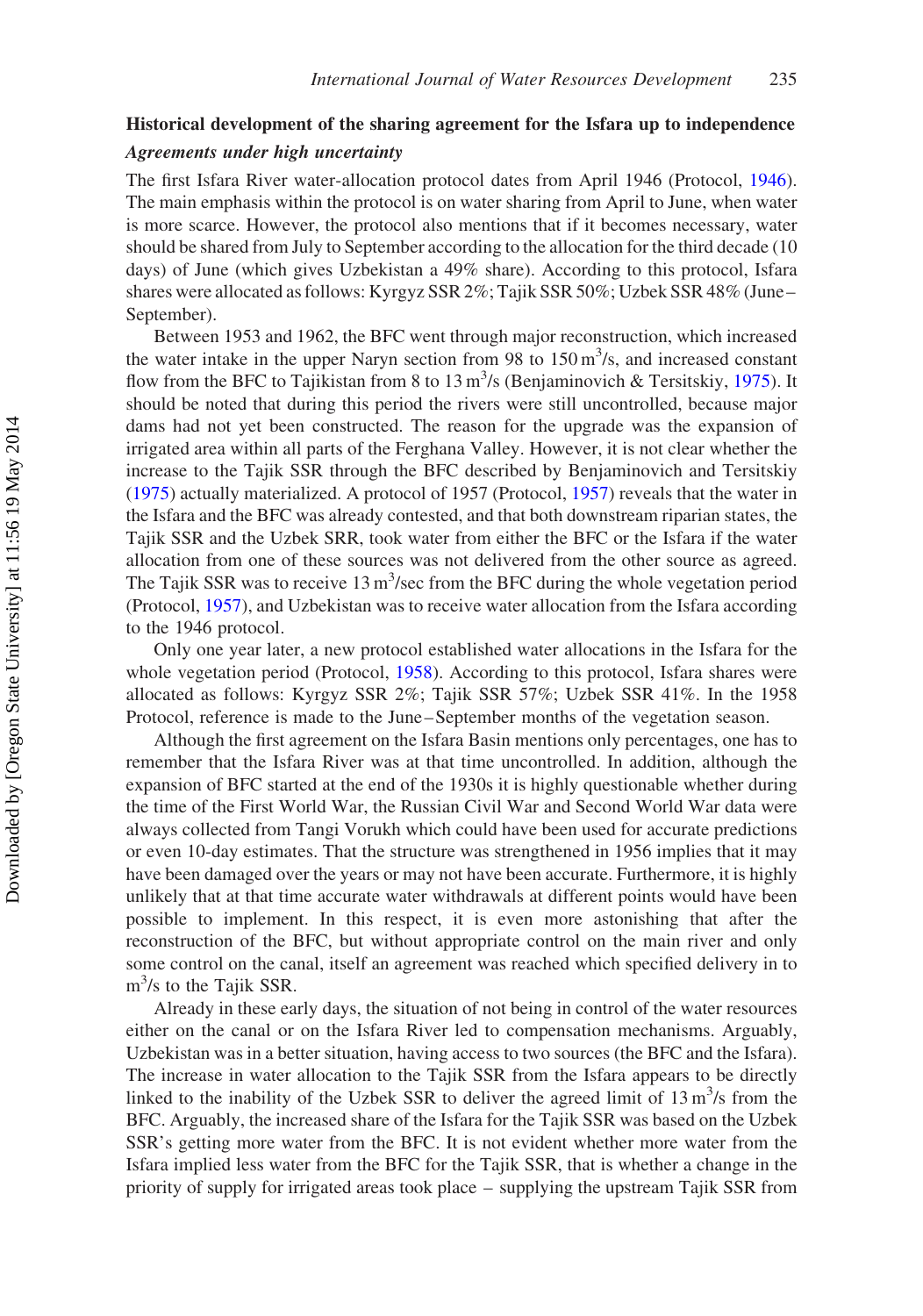the Isfara compared to the downstream Tajik SSR from the BFC. Nevertheless, we may assume that the irrigated area in the Tajik SSR (downstream BFC) was at that time not yet developed, since the improvement started only in 1953. Since neither the Uzbek nor the Tajik SSR had to pay for the additional water (funding was provided from Moscow), it appears that the solution was in the interest of both riparian states.

#### Getting more water to compensate for the new user

During the 1960s and 1970s, numerous reservoirs were constructed in the Ferghana Valley to combat water shortages as well as to further increase the irrigated area (Matveev, [1988](#page-14-9)). Toktogul (start of operation 1974), Andijan (1978), Tortgul (1975) and other reservoirs were built during that period. Arguably, it was only with the construction of these reservoirs that water control within the large transboundary canals, including the BFC, could be achieved.

The construction and operation of the Tortgul Reservoir was planned by the Soviet Water Planning Institute (Giprovodhoz) and the Kyrgyz Water Planning Institute in 1968 and approved in 1969 by the USSR Ministry of Water Resources. According to the plan, the Kyrgyz SSR's share of the Isfara would increase from 2% (Protocol, [1958](#page-15-9)) to 26.7% (Letter, 1998). Neither the Tajik nor the Uzbek SSR was involved in the planning; they therefore had not agreed to this increase in the Kyrgyz SSR's share. Despite the disagreement of the other riparian states, the construction of the reservoir went ahead, and consequently Isfara water allocation started changing [\(Figure 3](#page-7-0)).

Possibly to compensate for the increase in the share of the Isfara allocated to the Kyrgyz SSR, the Tajik and Uzbek SSRs constructed numerous pump stations. In the Kirov (now Besharyk) District of the Uzbek SSR, four pump stations – Uzbekistan (completed 1972, lift 35 m, irrigated area 250 ha), Rapkon-2 (1974, 20 m, 290 ha), Rapkon-1 (1980, 200 m, 1000 ha) and Bahmal (1984, 85 m, 820 ha) – were constructed to lift water from the BFC towards the Isfara. In addition, a larger pump station was constructed in Besharyk District to lift water from the Syr Darya towards, but not reaching, the BFC (1978, 54 m,

<span id="page-7-0"></span>

Figure 3. Changes in Isfara water allocation, 1967 to 1980. Source: data provided by the Sogd Water Management Department.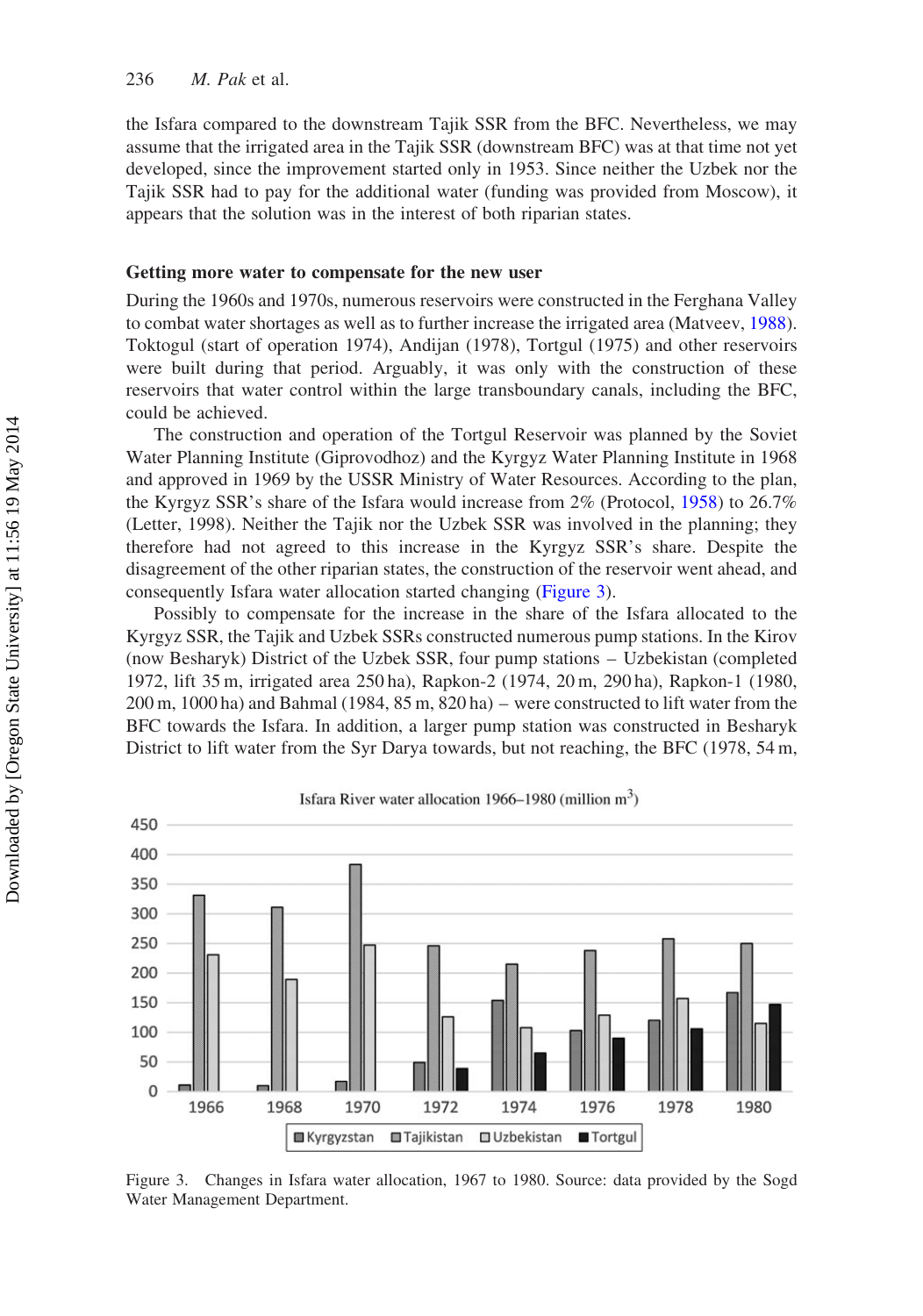5020 ha). In the Tajik Kanibodom District, three pump stations were constructed: Mahram (1975, 69 m), to lift water from the Kairakum Reservoir into the BFC; Shurkul (1980, 22 m, 400 ha); and Poymennaya (1983, 22 m, 1400 ha).

In 1980, at the request of Osh Province (Kyrgyz SSR), the USSR Ministry of Water Resources facilitated a meeting between the Kyrgyz SSR and the Uzbek SSR to address water allocations of small rivers within the Ferghana Valley. The meeting was held in Moscow on 11 April, 1980 (Protocol, [1980a](#page-15-10)). The Tajik SSR did not take part in this meeting; however, of the different tributaries discussed, only one (the Isfara) is shared by Tajikistan. The participants at the meeting took into consideration all the water sources (mainly between the Kyrgyz and Uzbek SSRs), including new reservoirs, water from the main canals adjacent to the Naryn and Karadarya, groundwater and the small rivers themselves, and proposed to the USSR Ministry of Water Resources that they approve the following water allocations for the Isfara: Kyrgyz SSR 37%; Tajik SSR 55%; Uzbek SSR 8%.

The Uzbek SSR did not approve the April 1980 protocol regarding the allocation of the flow of the Isfara River. Therefore, a new meeting between all the riparian republics was held in Isfara City (12 June [1980b\)](#page-15-11). A new water allocation for the Isfara was proposed: Kyrgyz SSR 17%; Tajik SSR 48%; Uzbek SSR 35%. In addition, the riparian states requested the "USSR Ministry of Water Resources to ask the Design Institute to develop a proposal on Isfara River flow redistribution for 1981 and the following years, also identify objectives (based on years and volumes) to cut off from the Isfara River these areas, which are below the BFC: the Kirov [Besharyk] and Kanibodom Districts (of the Uzbek and Tajik SSR, respectively)" (Protocol, [1980b\)](#page-15-11). Hence, it appears that the proposed allocation was temporary until other sources for the Uzbek SSR and Tajik SSR could be determined and utilized. It is important to emphasize that this protocol only made reference to irrigated areas below the BFC. This implies that the BFC was identified as one of the alternative sources of Isfara water supply. It was decided that on an annual basis, starting in 1980, the USSR Ministry of Water Resources would define the Kyrgyz share of the Isfara and the rest of the flow would be divided between the Uzbek and Tajik SSRs according to the 1958 Protocol [\(Kohirov, no date\)](#page-14-10).

In 1982, the USSR Ministry of Water Resources defined the Isfara shares as follows: Kyrgyz SSR 22%; Tajik SSR 40%; Uzbek SSR 38%. These allocations were accepted by all the riparian states. After 1985, the USSR Ministry of Water Resources stopped calculating the Kyrgyz share of the Isfara [\(Kohirov, no date](#page-14-10)). Starting in 1986, the water from Isfara River was allocated "according to the 1982 principle" (Letter, [2008](#page-14-11)).

Just before the USSR collapsed, a new protocol was signed between the Tajik and Uzbek SSRs in which the Basin Water Organization (BWO) Syr Darya was also involved. This protocol (Protocol, [1991a\)](#page-15-12) divides the Isfara shares as follows: Kyrgyz SSR 22%; Tajik SSR 46%; Uzbek SSR 32%. In the protocol, it is explicitly stated that new water allocations take into consideration additional water resources delivered to the Isfara downstream from the Syr Darya River. Just one month later, in May 1991, the USSR Ministry of Water Resources issued a new protocol. The new protocol used the 1982 Protocol provisions as a guiding tool to allocate water among the Isfara riparians. This way, the Kyrgyz per cent of water share from Isfara increased to 33%. The remaining water flow was shared between downstream Tajik and Uzbek SSR in the same proportions as in the 1982 Protocol (Protocol, [1991b](#page-15-13)). This was the last agreement made in the Soviet Union on the Isfara allocations.

This period is characterized by facilitating the rising share of the Kyrgyz SSR within the already closed Isfara Basin through engineering solutions which would provide additional water sources for the other riparians, the Tajik as well as Uzbek SSRs. Again, since the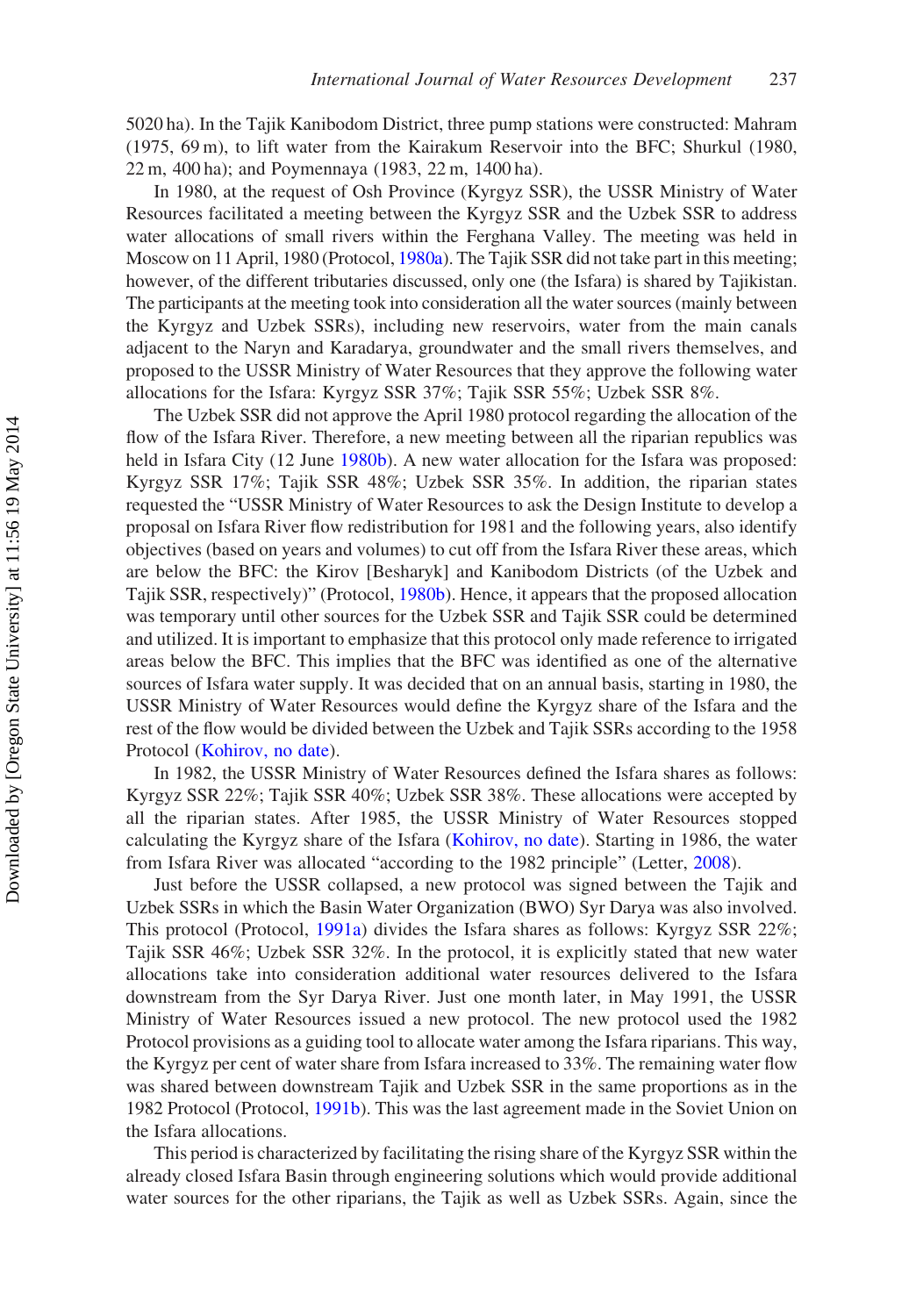budget for construction as well as operation and maintenance was facilitated in Moscow (the hegemon), it is clear that the Tajik and Uzbek SSRs complied, if hesitantly. In addition, given that during this period other reservoirs (the Toktogul and Andijan, but also the downstream Kaikakum) started to operate, there was more control of water – and at the same time cheap electricity available – which facilitated compensation infrastructure.

Nevertheless, the rising involvement of Moscow in determining annual water allocations on the Isfara as well as the proposal to hand over the operations to the BWO Syr Darya highlights that the water resources on the Isfara had become more contested. The strong emphasis on changing allocations with the completion of compensation mechanisms further underlines that the Isfara Basin as well as BFC water was closed.

#### From borderland cooperation to riparian exclusion

According to the Ferghana Province representative (personal communication, 2012), the 1982 protocol's water allocations "worked" for some time after independence ([1991a](#page-15-12)), but later they became irrelevant. In the past (but after 1991), there were informal agreements to discharge all the Isfara water allocated to Kanibodom District to the BFC in Besharyk. In return, Besharyk provided a constant flow in the BFC from Uzbekistan to Tajikistan ([Figure 2](#page-5-0)). These allocations were negotiated and agreed between the two downstream districts and worked quite well. The administration at the province level in both republics was aware of the informal gentlemen's agreements between the districts, and in a way was satisfied with their solution. The Ferghana Province representative stated that they "are happy that they [districts] are resolving the issue among themselves". According to a key informant from the Ferghana WMD, the amount Uzbekistan received from the Isfara could have been anywhere between 60 million  $m<sup>3</sup>$  and 150 million  $m<sup>3</sup>$  (informal discussion, 2012). This would have been between 12% and 30% of the annual average runoff of the Isfara  $(502 \text{ million m}^3, 1955 - 1984)$ . It appears that the gentlemen's agreement stopped working after the 1998 Syr Darya Basin Agreement stopped working [\(Figures 4 and 5](#page-10-0)). In the period from 2001 to 2010, Uzbekistan officially received from 10 million to 40 million  $m<sup>3</sup>$  (2–8%) of the Isfara's annual average runoff.

The Syr Darya Basin Agreement (1998) focuses on use of the water and energy resources of the Naryn River below Toktogul Reservoir and was adopted on 17 March 1998 by the governments of Kazakhstan, Kyrgyzstan and Uzbekistan. An amendment to include Tajikistan was adopted on 19 June 1998. According to the agreement, the downstream riparian states agreed to purchase Kyrgyzstan's hydro-electric power during the summer and sell other energy resources to Kyrgyzstan in the winter. How much energy the downstream riparian states were to purchase, and therefore how much water they should receive, was to be determined annually. The amendment incorporated the operation of the Kairakum Reservoir into the agreement, stating that electrical energy would be supplied to Tajikistan when the reservoir was filling and that amounts of energy equal to these supplies would be repayable by Tajikistan during the summer.

Isfara River is closely linked to the operation of Toktogul Reservoir through water deliveries into the BFC. The BFC takes mainly water from the Naryn, and the Naryn water is influenced by the releases from Toktogul Reservoir in Kyrgyzstan. Since Uzbekistan and Kyrgyzstan do not cooperate regarding the operation of Toktogul, the water received in the BFC is unstable. It should be noted that Tajikistan had never been (and still is not) considered to be a downstream riparian dependent on Toktogul Reservoir. The implication is that Tajikistan never purchased electricity from Kyrgyzstan to guarantee its water supply in the transboundary canals fed from the Naryn (including the BFC). Hence, strictly speaking, since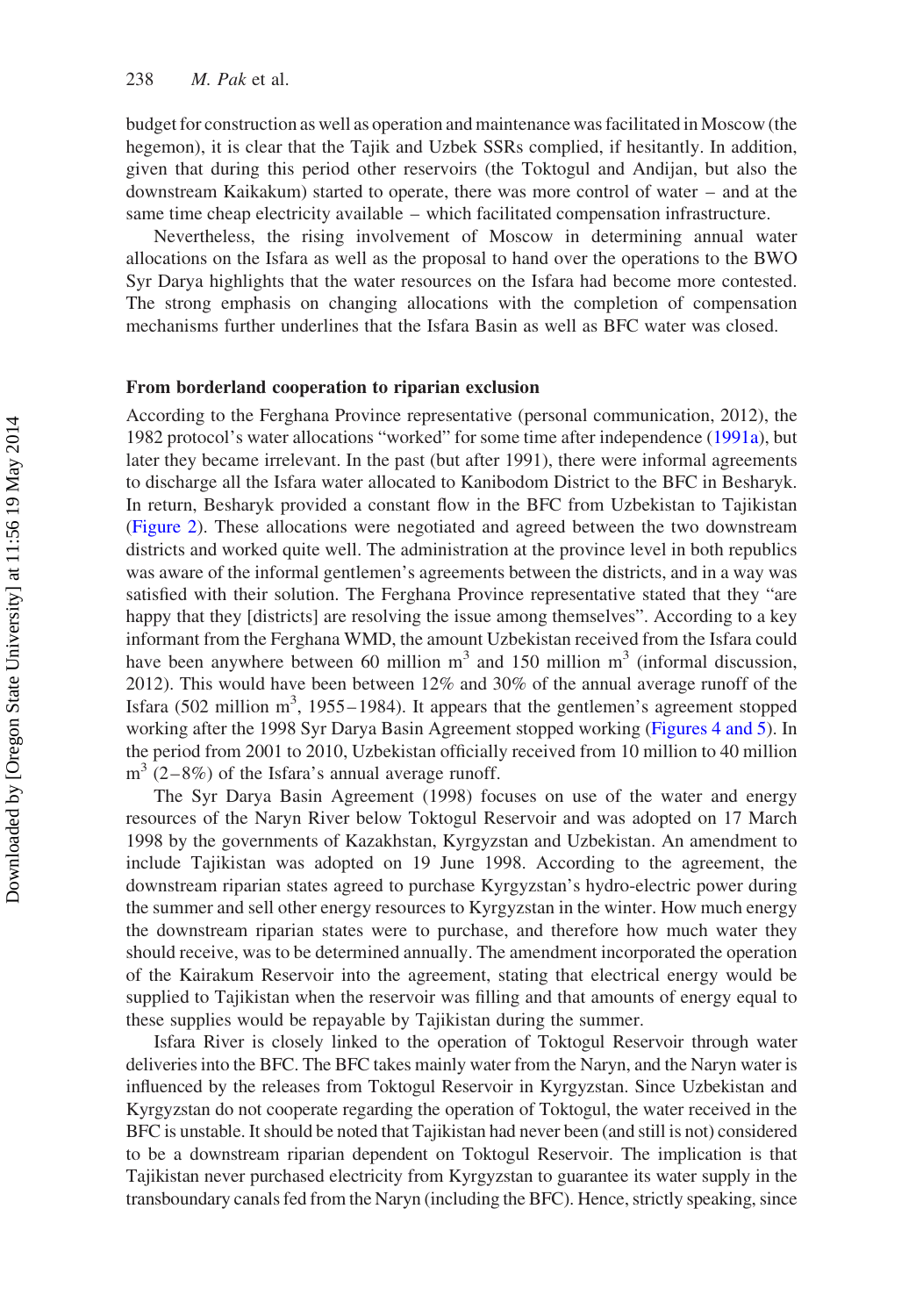

<span id="page-10-0"></span>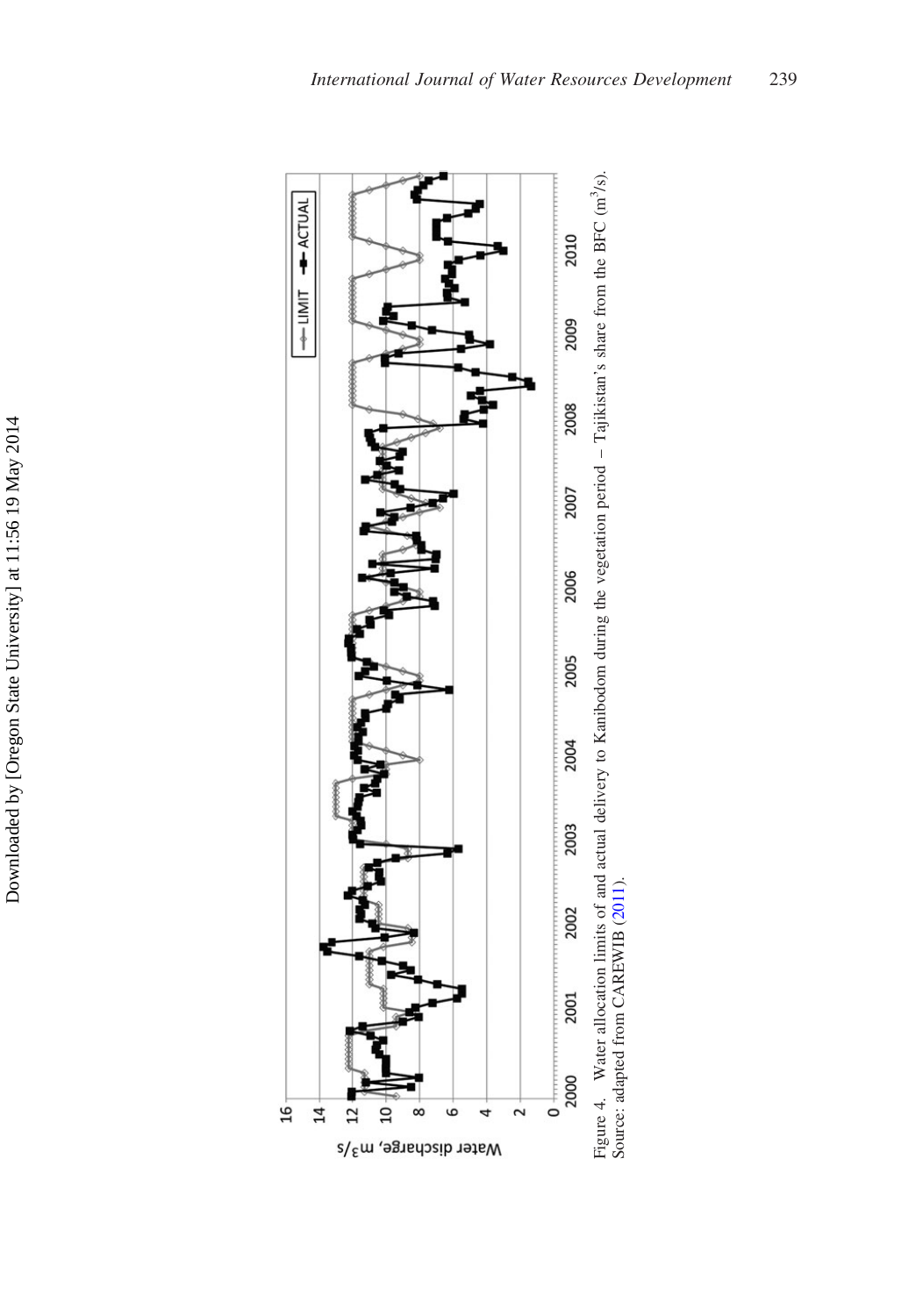

Water taken from Isfara (million m<sup>3</sup>)

Figure 5. Isfara contribution (million m<sup>3</sup>) to Besharyk District (was Kirov District), 2001–2010. Source: data provided by the Ferghana Province Water Management Department.

Tajikistan does not buy electricity from Kyrgyzstan, Tajikistan officially is not entitled to water delivery from Toktogul through the BFC. This puts into question whether there can be limits for Kanibodom District from the BFC in the first place, and more broadly, given that Uzbekistan and Kyrgyzstan do not cooperate on the Toktogul Reservoir, whether planned limits for individual districts from the BFC are deliverable and make sense.

It also worth noting that water sharing between Uzbekistan and Tajikistan on the BFC was specifically mentioned in the Kairakum Reservoir operation agreements (2001, 2008, 2009 and 2010) (2000, 2001 and 2008 were dry years). Indeed, in the usual debate, water allocations from the Isfara and the BFC are addressed separately, but in some of the annual agreements (dry years) the BFC–Isfara water-compensation mechanism was officially acknowledged. For example, at the meeting between Kazakhstan, Tajikistan and Uzbekistan on Kairakum Reservoir water use in 2008, the parties agreed that "Uzbekistan, according to the agreed volumes, and if water from the Rovot water regulating unit [on the Isfara River] is allocated 50%/50%, shall deliver from the BFC  $5 \text{ m}^3/\text{s}$  ... to the Republic of Tajikistan" (Protocol, [2008](#page-15-14)). The content and implementation of the annual Tortgul and Kairakum Reservoir operation agreements make it clear that there is not enough water in the BFC.

Very recently, Tajikistan has constructed a timber dam on the Isfara and now diverts about  $23 \text{ m}^3$ /s to Kanibodom Canal in Tajikistan (with excess flow of about  $3-4 \text{ m}^3$ /sec diverted into Kairakum). According to the key informant from the Ferghana Province WMD, the Uzbek part of the Isfara receives only 500 L/s. Hence, it appears that Tajikistan compensated for the reduced flow from the BFC by blocking the Isfara and diverting most of the water to the Kanibodom Canal feeding the BFC. The Tajik key informant from the Sugd Province WMD described the situation as "peaceful silence as Uzbeks do not provide our limits in the BFC – we do not complain, we do not provide their share from Isfara – they do not complain" (informal interview, 2012).

Overall, the water protocols are very specific about water allocations, not just annually but even averages for 10-day periods. This raises questions about the water authorities' ability to determine the flow. As mentioned above, the flow-measuring units are at Tangi Vorukh (within the Tajik enclave) and Rovot (near the Uzbek –Tajik border). There is evidence from protocols and from the interviews that Tangi Vorukh has not been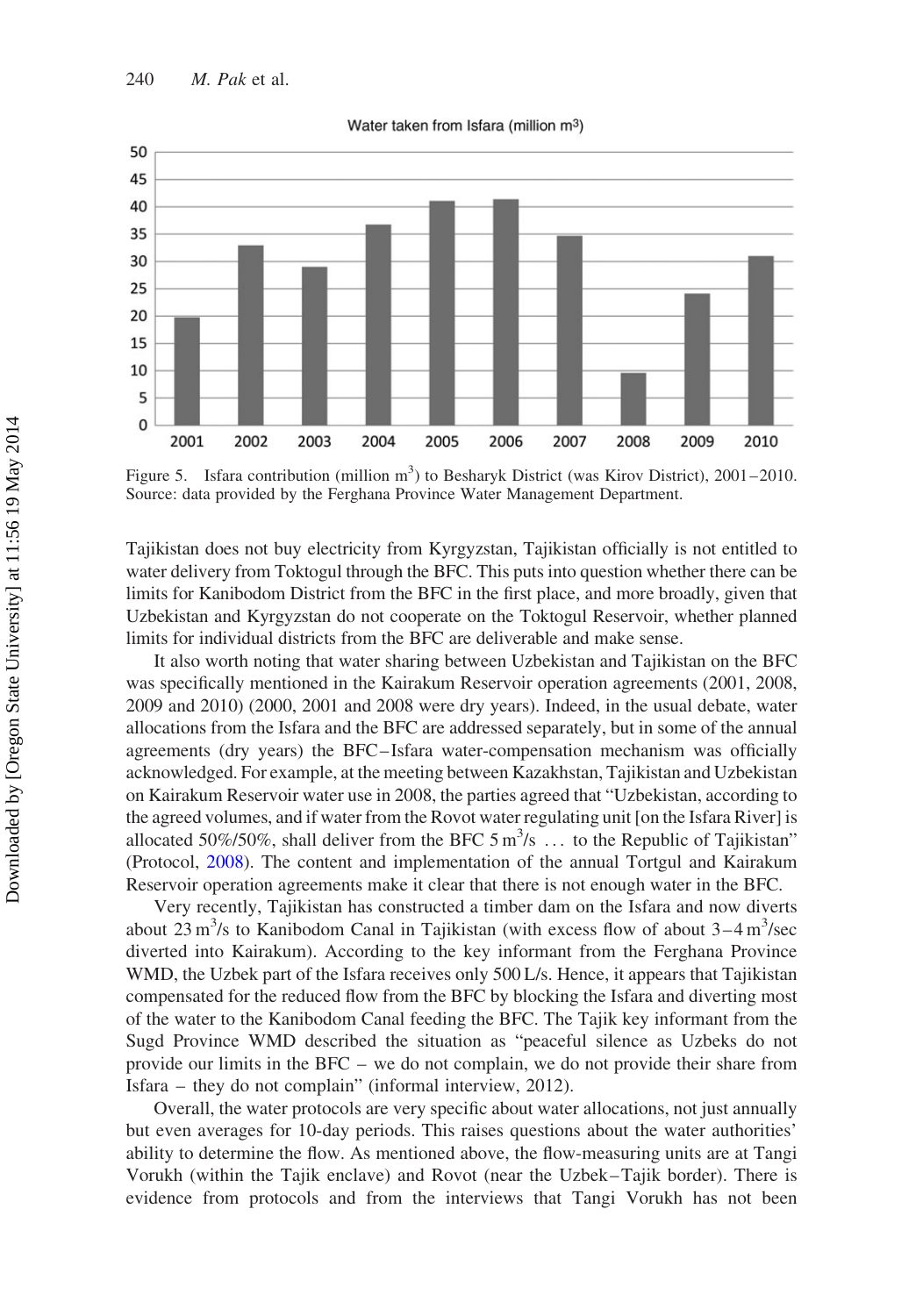<span id="page-12-0"></span>

Taiik Uzbek Border, Isfara River Basin

Figure 6. Recent consequences of Tajik –Uzbek border disputes.

functioning properly, if at all, for more than 20 years (Protocol, [1980a](#page-15-10), [1980b](#page-15-11), [2010\)](#page-15-15). In addition, the current political situation and tensions about border demarcation make it impossible to have joint measurement. It had already been impossible for some time for Uzbek water authorities to go to Tangi Vorukh, but recently (since June 2011), due to the border demarcation issues, they have not been able to go to Rovot, which is now located in a buffer zone between the two riparian republics ([Figure 6\)](#page-12-0).

After independence and therefore the fall of the hegemon, Moscow, the borderland water communities of the Isfara and the BFC continued their cooperation for some time, although the brokered agreement was not renewed and no hegemon enforced sharing. But the situation of unstable Toktogul water releases and therefore unstable water supply to the BFC, particularly in drought years, has caused the collapse of local cooperation and the need first for national-level brokered agreements (the inclusion of water allocation from the BFC for Tajikistan) and later on even the physical exclusion of Uzbekistan from the Isfara basin. Again, the physical exclusion of Uzbekistan is a sign that national brokered agreements might not be implementable because of the lack of technical and organizational control mechanisms for enforcing them.

While the exclusion of Tajikistan from the BFC and the exclusion of Uzbekistan from the Isfara could be seen as a worst-case scenario in a conflict-and-cooperation matrix, in fact this scenario seems to be the most stable solution, given the dependence on alternative water resources from "third parties" (the operation of Toktogul Reservoir) and the political costs of brokering annual agreements.

#### Conclusion

First of all, the paper has highlighted the rich history of water agreements in the Isfara Basin and therefore provides a detailed overview of the long-term cooperation on water resources within Central Asia. The paper has highlighted that during the Soviet Union era, water resources were contested and there were intensive negotiations between the riparian states. Nevertheless, because of the hegemon, Moscow, and its budget provisions for implementing engineering solutions to get more water, agreements were reached within the Isfara Basin.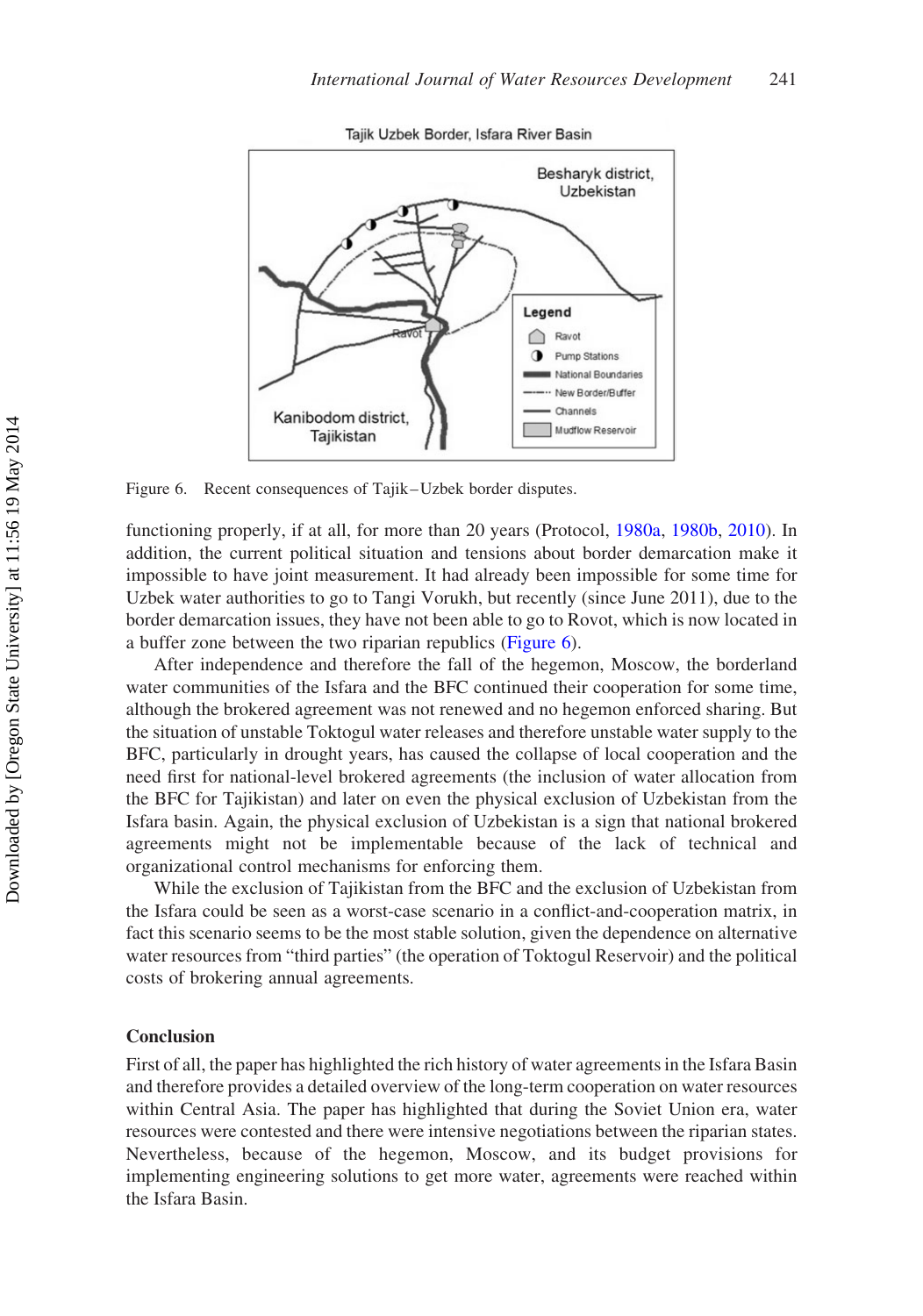Of the three distinct periods of water sharing along the Isfara identified here, there were at least two periods in which water agreements were reached without the possibility of guaranteeing their implementation. This was due to either the inability to measure percentages of allocations or the absence of existing water-control infrastructure at the main system level (during the first period) or control over that infrastructure (the last period) to guarantee that the agreed amount of water could be delivered. While, in the early years, agreements on specific amounts were made without dams having been built (the Toktogul and Andijan Reservoirs for controlling delivery on the BFC), it is doubtful that the metering station in the upstream Kyrgyz SSR was even fully functional at that time and for longer durations so that predictions could have been made. In the third period, specifically, the disintegration of the Soviet Union triggered disagreement over the operation of Tortogul Reservoir, and therefore water supply to the BFC was not guaranteed. Hence, it appears that from the start water agreements were set up to fail; therefore, in the end, they may have led to an increase in tension. This finding could be particularly relevant regarding the agreement reached between the Uzbek and Kyrgyz SSRs (Protocol, 1980a) on water allocation of small rivers within the Ferghana Valley. Already during the time of the Soviet Union, the Uzbek SSR had complained that it was not receiving its allocated share (agreed 10-day flow) for many of the rivers (Rysbekov, [2008](#page-15-16)). In this respect, the case study reveals that looking at agreements alone is not sufficient; rather, it is important to analyze the feasibility of implementing the agreements and the wider context.

The second period is characterized by new infrastructure to compensate for the new user, the Kyrgyz SSR. This particular point is very interesting when looking at the current debate on upstream – downstream benefit sharing within the Syr Darya. Until now the focus has been mainly on the large reservoir, Toktogul, and its summer or winter operation regime, as well as reimbursement for lost land. Given the case of the Isfara River and the costly building up of lift infrastructure in Uzbekistan and Tajikistan, as well as its operation and maintenance, to compensate for the expansion of irrigated area in Kyrgyzstan, one could raise questions as to whether the focus on Toktogul alone is justified and perhaps could even bring this into the irrigation-versus-hydropower debate between Kyrgyzstan and Uzbekistan.

One major finding is that for a long period after independence, the set limits on the transboundary canals were taken for granted by Tajikistan. The problems of receiving the specified amount, before independence but even more importantly after, triggered the drive to include these transboundary canals in the agreement for the larger Kairakum Reservoir, therefore delinking Tajikistan's BFC allocation from Uzbekistan's Isfara allocation.

#### Acknowledgements

The data were generated as part of the Water Security in the Small and in the Large project funded by the Ministry for Foreign Affairs of Finland and within the framework of Finnish development cooperation. The views expressed in this article are those of the authors and do not necessarily represent those of the Ministry for Foreign Affairs of Finland.

#### <span id="page-13-0"></span>Note

1. The rest of the article uses the averages for the June –September months of the vegetation period. The protocols exclude percentage water allocations for April and May because these have not changed since the 1958 protocol.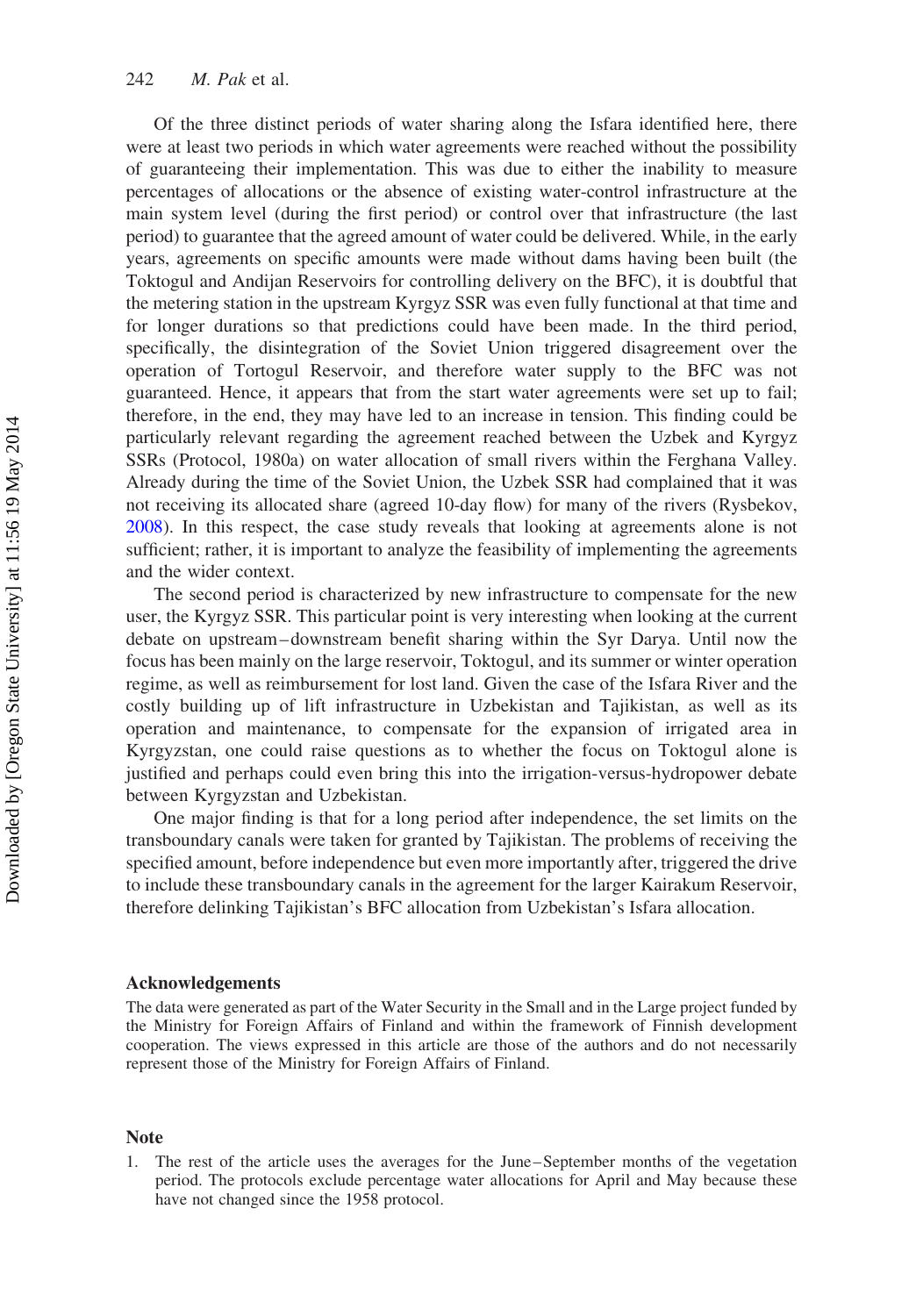#### References

- <span id="page-14-3"></span>Alam, U. Z. (2002). Questioning the water wars rationale: A case study of the indus waters treaty. The Geographical Journal, 168, 341-353.
- <span id="page-14-8"></span>Benjaminovich, Z. M., & Tersitskiy, D. K. (1975). *Irrigation of Uzbekistan II* (in Russian). Tashkent: Fan Publishing House.
- <span id="page-14-12"></span>CAREWIB. (2011). Internet databases. Central Asia regional water information base project (CAREWIB). Retrieved from [http://www.cawater-info.net/bd/index\\_e.htmbd](http://www.cawater-info.net/bd/index_e.htm#bd) (accessed March 2012).
- <span id="page-14-2"></span>GIZ. (2011). Gesellschaft fur International Zusammenarbeit. Fact sheet: A source of peace – transboundary water management in Central Asia. Isfara headwork regulation gate automation and flow metering. Retrieved from [http://www.cawater-info.net/projects/pdf/fact\\_sheet\\_isfara\\_](http://www.cawater-info.net/projects/pdf/fact_sheet_isfara_hw_kg_en.pdf) [hw\\_kg\\_en.pdf](http://www.cawater-info.net/projects/pdf/fact_sheet_isfara_hw_kg_en.pdf) (accessed 25 October 2012).
- <span id="page-14-0"></span>Human Development Report. (2006). Water conflict and cooperation in Central Asia. Retrieved from <http://hdr.undp.org/en/reports/global/hdr2006/papers/Weinthal-%20Erika.pdf> (accessed December 2010).
- <span id="page-14-1"></span>Intelligence Community Assessment. (2012). Global water security. United States of America: Office of the Director of National Intelligence.
- <span id="page-14-4"></span>Iyob, B. (2010). Resilience and adaptability of transboundary rivers: The principle of equitable distribution of benefits and the institutional capacity of the Nile Basin. Thesis (PhD): Oregon State University.
- Kairakum Reservoir Operation Agreement. (2001). Protocol of the joint meeting on the complex use of the water resources in the Syr Darya River basin during the growing season in 2001, February 13, 2001.
- Kairakum Reservoir Operation Agreement. (2008). Protocol between the Committee on Water Resources Management of the Republic of Kazakhstan, Ministry of Melioration and Water Resources of Republic of Tajikistan and the Ministry of Agriculture and Water Resources Republic of Uzbekistan on use of the water resources of the Kairakum Reservoir in July-August 2008, Jul 17, 2008.
- Kairakum Reservoir Operation Agreement. (2009). Protocol of the joint meeting of the leaders of water ministries of the Republic of Kazakhstan, the Republic of Tajikistan and the Republic of Uzbekistan on the water use for the 2009 growing season and on preparing of the water infrastructure for 2010, August 7, 2009.
- Kairakum Reservoir Operation Agreement. (2010). Protocol of the joint meeting of the leaders of water ministries of Kazakhstan, Uzbekistan and Tajikistan on the issue of use of water and energy resources of the Syr Darya River during the period of the second half of July and August in 2010, July 15, 2010.
- <span id="page-14-7"></span>Kazbekov, J., Wegerich, K., & Musayev, S. (forthcoming). Local water management infrastructure upgrade: Good intentions and ill implementation – a case study from the Ferghana Valley (draft paper).
- <span id="page-14-10"></span>Kohirov, I. (no date). Agenda questions on Isfara River water allocation, Presented at the Leninabad Province Communist Party of Tajikistan. Archival document, Sogd Province, Tajik SSR. Letter to the Chairman of Isfara City of the Tajik Republic Mr. Khalimov from Sovintervod (Water Planning Institute) vice president Mr. Leontyev, May 1998, Sogd Province Water Management Department (in Russian).
- <span id="page-14-11"></span>Letter to the Deputy Minister of Water Resources Management of the Republic of Tajikistan. (2008). Mr. Zoirov A. M., from the Head of the Sugd Province Water Resources Management Department, Boirov M. B., Oct. 22, 2008, Sogd Province Water Management Department (in Russian).
- <span id="page-14-9"></span>Matveev, E. S. (1988). Architecture of the Toktogul hydroelectric station on the Naryn river. Power Technology and Engineering (formerly Hydrotechnical Construction), 22, 643–647, translated from Gidrotekhnieheskoe Stroitel'stvo, 11, 21-24, 1988.
- <span id="page-14-5"></span>Mirumachi, N., & Allan, J. A. (2007, November). Revisiting transboundary water governance: Power, conflict, cooperation and the political economy. International Conference on Adaptive and Integrated Water Management 12-15, Basel, Switzerland.
- <span id="page-14-6"></span>Ohlsson, L., & Turton, A. R. (1999). The turning of a screw: Social resource scarcity as a bottle-neck in adaptation to water scarcity. SOAS-KCL Water Issues Group Occasional Paper 19. Retrieved from <http://www.soas.ac.uk/water/publications/papers/file38362.pdf> (accessed May 2013).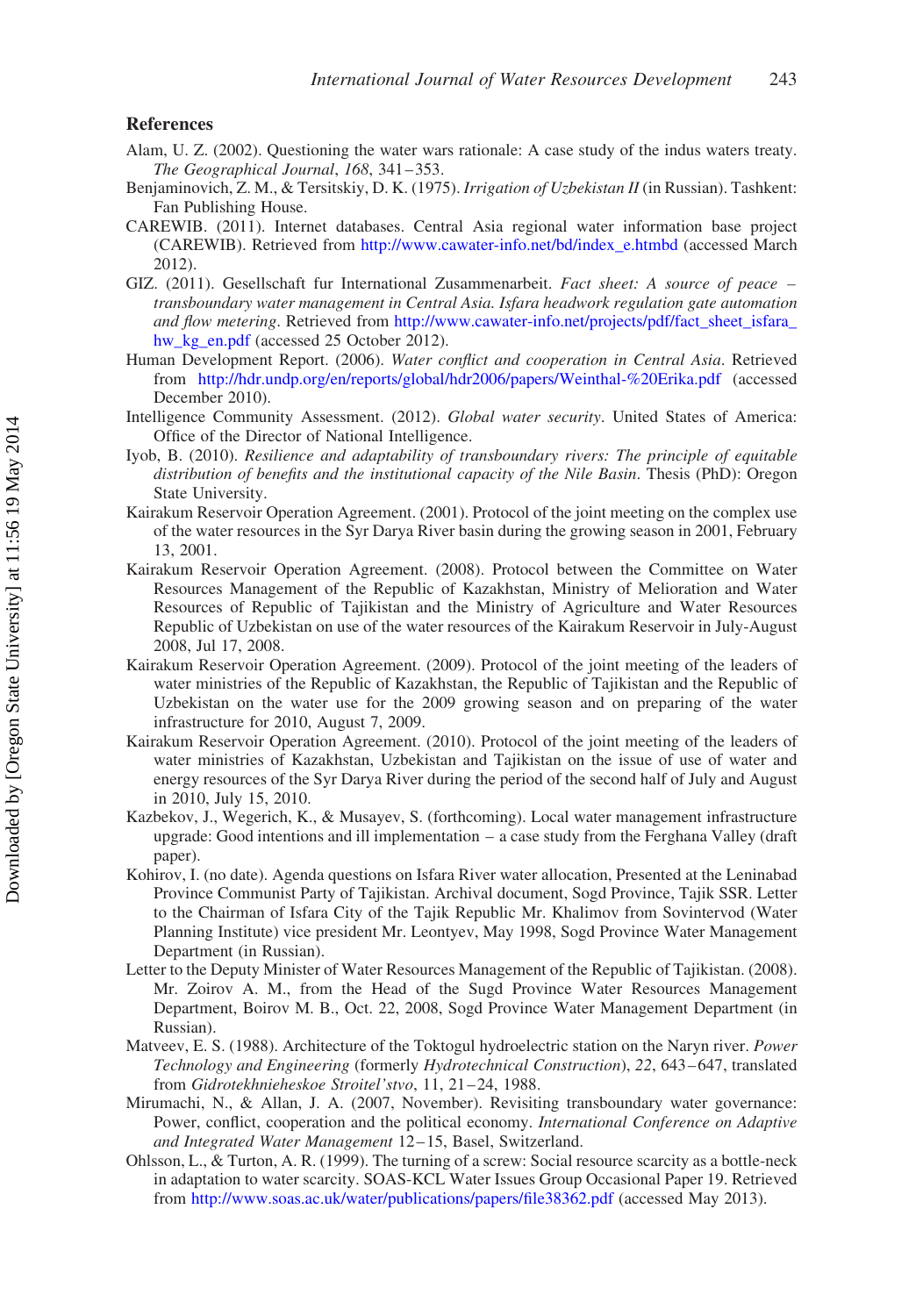- <span id="page-15-7"></span>Protocol. (1946). Protocol of the inter-republican meeting on the settlement of water allocation on Isfara River and water deliveries in the Big Ferghana Canal named after Stalin, USSR. – Tajik SSR, - Uzbek SSR, art. 2, Apr. 8 – 10, 1946, Ferghana Province Water Management Department (in Russian).
- <span id="page-15-8"></span>Protocol. (1957). Protocol of the inter-republican meeting on the settlement of the water allocation issues on Isfara River and on water deliveries in the Big Ferghana Canal, Tajik SSR, - Uzbek SSR, May 29 – 30, 1957, Ferghana Province Water Management Department (in Russian).
- <span id="page-15-9"></span>Protocol. (1958). Protocol decision of the meeting, Tajik SSR, - Uzbek SSR, - Kyrgyz SSR, 1 – 3 April, 1958, Ferghana Province Water Management Department (in Russian).
- <span id="page-15-10"></span>Protocol. (1980a). Protocol on inter-republican water allocation in the small rivers of the Ferghana Valley, Apr. 11, 1980a, Sogd Province Water Management Department (water allocations were not approved) (in Russian).
- <span id="page-15-11"></span>Protocol. (1980b). Protocol of the meeting on the issue of interstate water reallocation of Isfara River for the 1980 vegetation period in Isfara city, June 12, 1980b, Sogd Province Water Management Department (water allocations were not approved) (in Russian).
- <span id="page-15-12"></span>Protocol. (1991a). Protocol of the meeting on water allocation of Isfara River water between Uzbek SSR and Tajik SSR in Rovot waterworks facility, Tajik SSR, - Uzbek SSR, Apr., 1991a, Sogd Province Water Management Department (in Russian).
- <span id="page-15-13"></span>Protocol. (1991b). Protocol of the meeting on negotiation of the issues of the Toktogul Reservoir exploitation and water allocation in Isfara and Batken cities, Republic of Kyrgyzstan, - Tajik SSR, May 16, 1991b, Sogd Province Water Management Department (in Russian).
- <span id="page-15-14"></span>Protocol. (2008). Protocol between the Committees of Water Resources of the Republic of Kazakhstan, Ministry of Melioration and Water Resources of the Republic of Tajikistan and Ministry of Agricultural and Water Resources Management of the Republic of Uzbekistan on use of the water of the Kairakum Reservoir, Rep. of Kaz., -Rep. of Taj., - Rep. of Uzb., July– Aug., 2008, Sogd Province Water Management Department (in Russian).
- <span id="page-15-15"></span>Protocol. (2010). Protocol of the meeting of the inter-ministerial working group on negotiation of the bilateral on water use in the transboundary districts of the Republic of Tajikistan and Kyrgyz Republic in Khujand, Rep of Taj., - Rep of Kyrg., Feb. 17, 2010, Sogd Province Water Management Department (in Russian).
- <span id="page-15-3"></span>Rahaman, M. M. (2012). Principles of transboundary water resources management and water-related agreements in Central Asia: An analysis. International Journal of Water Resources Development, 28, 475– 491.
- <span id="page-15-16"></span>Rysbekov, Yu. Kh. (2008). Report on the transboundary small rivers component (Jan 2007–Apr 2008) Project report under the Integrated Water Resources Management in the Ferghana Valley (Phase III) Project funded by SDC and implemented by IWMI and SIC ICWC. Tashkent: Scientific Information Centre.
- <span id="page-15-0"></span>Sojamo, S. (2008). Illustrating co-existing conflict and cooperation in the Aral Sea Basin with TWINS approach. In M. M. Rahaman & O. Varis (Eds.), Central Asian waters – social, economic, environmental and governance puzzle (pp. 75 – 88). Espoo: Water and Development Publications.
- Syr Darya Basin Agreement. (1998). Agreement between the Government of the Republic of Kazakhstan, the Government of the Kyrgyz Republic and the Government of the Republic of Uzbekistan on Joint and Complex Use Water and Energy Resources of the Naryn Syr Darya Cascade Reservoirs in 1998, March 17, 1998.
- <span id="page-15-4"></span>UNDP Tajikistan. (2011). Potential for peace and threats of conflict: Development analysis of crossborder communities in Isfara District of the Republic of Tajikistan (Vorukh, Chorkhuh, Surkh, Shurab) and Batken District of the Kyrgyz Republic (Ak-Sai, Ak-Tatyr, and Samarkandek). Retrieved from [http://www.undp.tj/files/Report%20in%-20English\(2\).pdf](http://www.undp.tj/files/Report%20in%-20English(2).pdf) (accessed July 2012).
- <span id="page-15-2"></span><span id="page-15-1"></span>Wegerich, K. (2004). Coping with disintegration of a river-basin management system: Multidimensional issues in Central Asia. Water Policy, 6, 335– 344.
- <span id="page-15-6"></span>Wegerich, K. (2008). Hydro-hegemony in the Amu Darya Basin. Water Policy, 10, 71 – 88.
- <span id="page-15-5"></span>Wegerich, K. (2010). The Afghan water law: "A legal solution foreign to reality"? Water International, 35, 298– 312.
- Wegerich, K., Kazbekov, J., Kabilov, F., & Mukhamedova, N. (2012a). Meso-level cooperation on transboundary tributaries and infrastructure in the Ferghana Valley. International Journal of Water Resources Development, 28, 525-543.